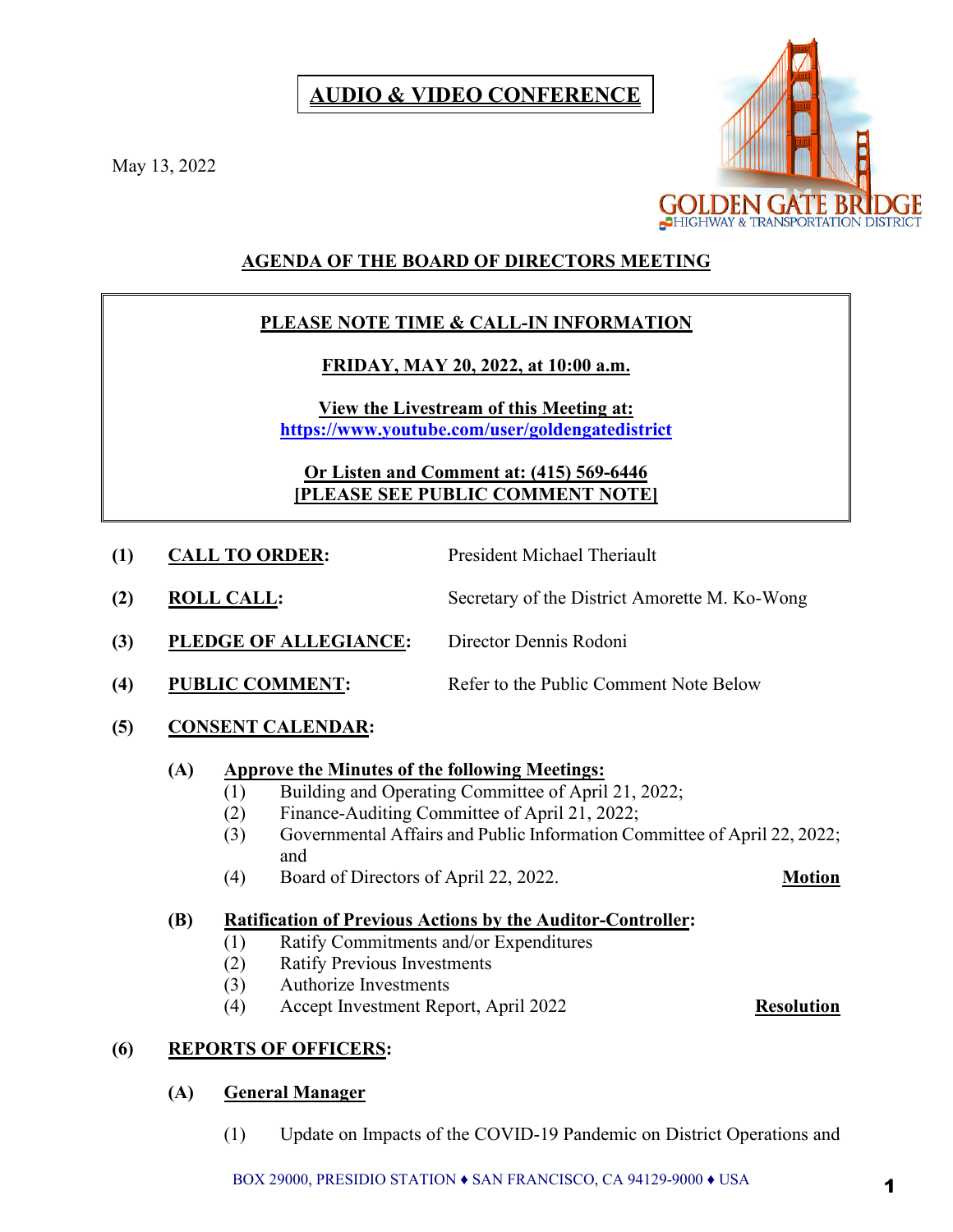Ratify the Emergency Action of the General Manager to Approve an Emergency Contract with Power Engineering Construction Related to the San Francisco Ferry Terminal Ramp Repair **Resolution** 

- **(B) Attorney**
- **(C) District Engineer**
- **(7) OTHER REPORTS:**

#### **(8) REPORTS OF COMMITTEES:**

### **(A) Meeting of the Transportation Committee/Committee of the Whole May 19, 2022**

(1) Authorize Execution of a Second Amendment to Contract No. 2022-F-085, *Vivalon ADA Shuttle Bus Services,* with Vivalon, for Emergency ADA Backup Service for the Larkspur Ferry **Resolution** 

#### **(B) Meeting of the Building and Operating Committee/Committee of the Whole May 19, 2022**

- (1) Approve Actions Relative to Award of Contract No. 2022-B-043, *Aluminum Clip Fabrication for Suspension Bridge Sound Reduction Project,* to RushCo Energy Specialists **Resolution**
- (2) Approve Actions Relative to the Award of Contract No. 2021-B-052, *Golden Gate Bridge Toll Plaza Administration Building Elevator Repairs and Improvements,* to Trico Construction **Resolution**
- (3) Approve Actions Relative to a Hydrogen Fuel Cell Ferry Demonstration Project Resolution
- (4) Approve Actions Relative to Contract No. 2022-D-046, *Software Maintenance for INIT Software*, to INIT Innovations in Transportation, Inc. **Resolution**
- (5) Authorize Execution of Professional Services Agreements Relative to Request for Proposals No. 2021-D-077, *Cisco and VMWare Professional Services* **Resolution**

### **(C) Meeting of the Finance-Auditing Committee/Committee of the Whole May 19, 2022**

- (1) Authorize Execution of a Joint Exercise of Powers Agreement for Processing Parking Citations in Marin County **Resolution**
- (2) Authorize Execution of a Fifth Amendment to Contract No. 2011-MD-1, *Armored Carrier Collection Services*, with Brink's Inc. **Resolution**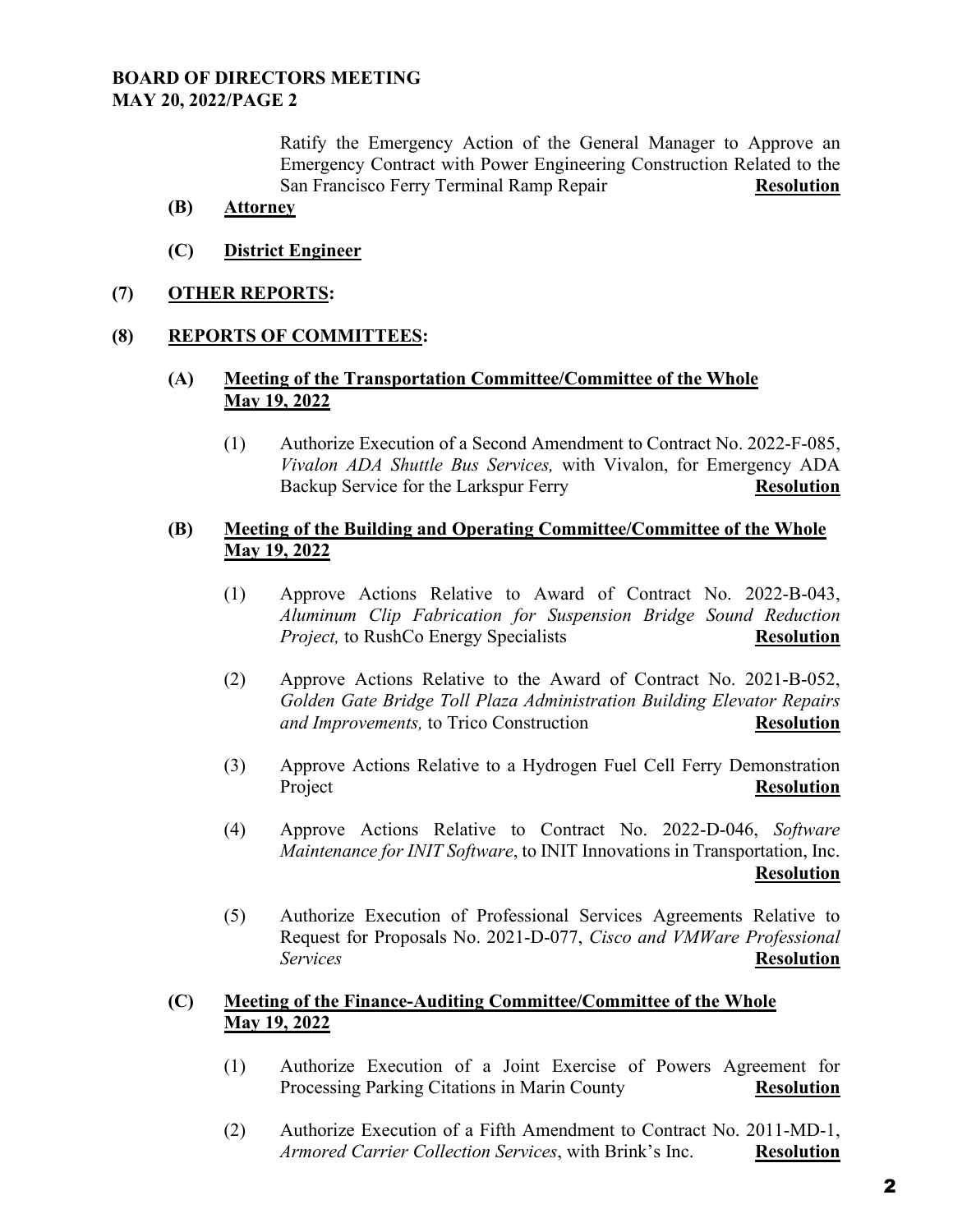(3) Authorize the Setting of a Public Hearing to Receive Public Comment on the Proposed Establishment of a Pilot Program for an Educational/Institutional Clipper Pass On Golden Gate Transit Bus and Golden Gate Ferry **Resolution** 

### **(D) Meeting of the Rules, Policy and Industrial Relations Committee/Committee of the Whole May 20, 2022**

- (1) Approve Federal Fiscal Years 2022/2023 Through 2024/2025 Disadvantaged Business Enterprise Goal on Federal Transit Administration Assisted Projects **Resolution**
- (2) Authorize Salary Adjustment for Bridge Patrol Officer Classification

**Resolution**

### **(9) ADDRESSES TO BOARD**

#### **(10) SPECIAL ORDER OF BUSINESS:**

- **(A)** Adopt a Resolution in Accordance with Assembly Bill 361 Finding That the Proclaimed State of Emergency Continues to Impact the Ability to Meet Safely in Person **Resolution**
- **(B)** Consider Possible Action to Terminate the Suspension of Board Procedural Rules and Policies for COVID-19 related Emergency Actions **Resolution**

### **(11) UNFINISHED BUSINESS:**

- **(12) NEW BUSINESS:**
- **(13) COMMUNICATIONS:**
- **(14) ADJOURNMENT:**

matthe M. Korle

Amorette M. Ko-Wong, Secretary of the District